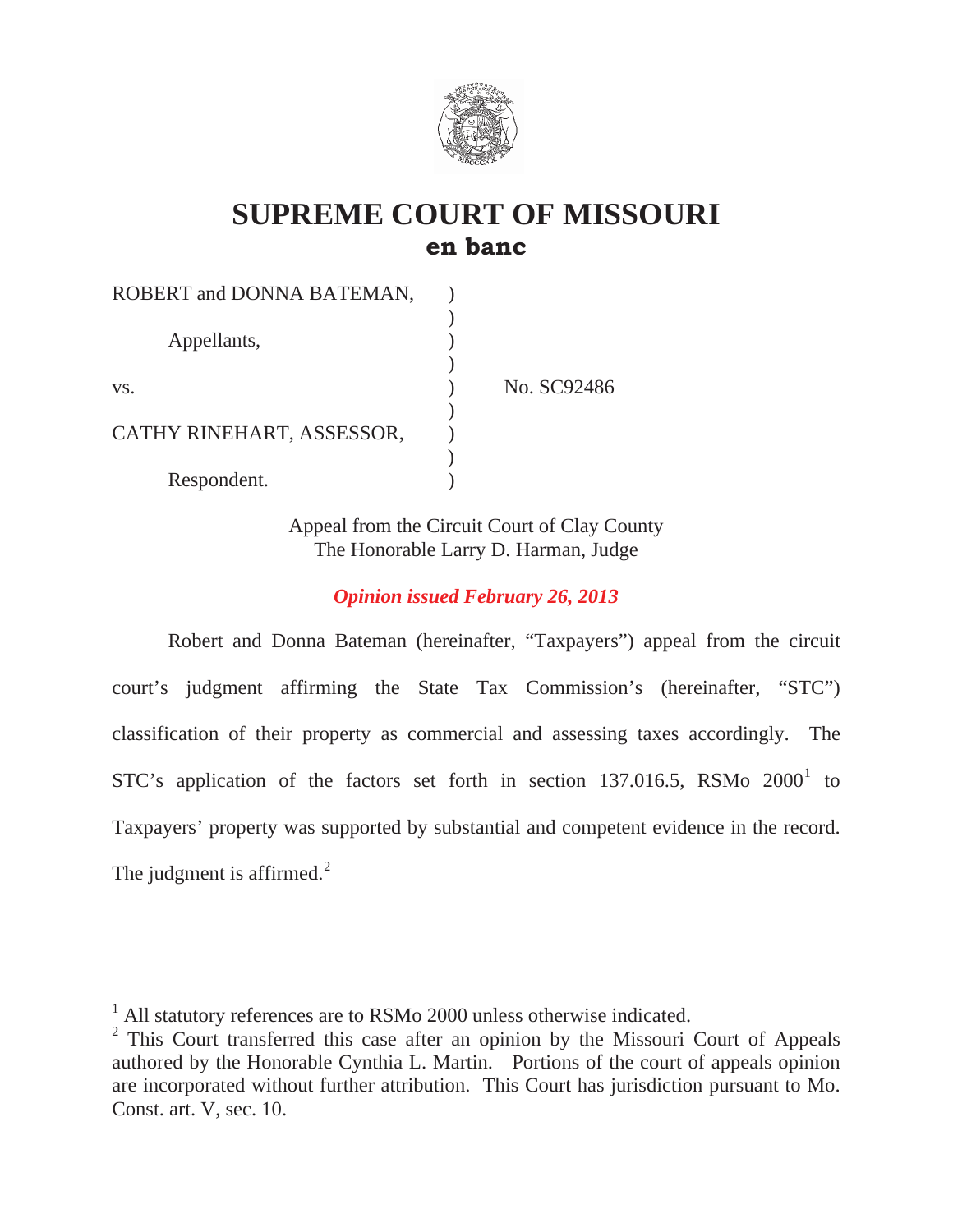#### **Factual and Procedural History**

 The facts are not disputed. The property at issue contains two parcels located within a residential subdivision in the City of Gladstone. The property is located at Northeast 68th Street and North Oak Trafficway and zoned residential. The two parcels are contiguous and approximately 1.22 total acres in size. One parcel was vacant, and the other parcel contained a residential structure. Commercial land uses are adjacent to the property on the north and west, while there are single-family land uses adjoining the property on the south and east.

 In 2000, an applicant sought a zoning change from residential to commercial to develop the property for the installation and operation of three unattended gasoline pumps with an overhead canopy. The applicant requested a buffer zone variance. The planning commission unanimously rejected this application, citing many potential concerns with the twenty-four hour operation of an unmanned gas station directly adjoining residential property. Specifically, the planning commission found, "Without a primary building and staff management of the facility in terms of controlling noise and activity on the property, the use of the site becomes very intense." The city also found there were other vacant gas stations in town that would serve as more appropriate sites in light of the concerns about safety, noise, and disturbing residents at night.

In 2001, Taxpayers bought both parcels. Taxpayers demolished the residential structure because it was in a "bad condition" and could only be fixed "with a lot of expense." The parcels remained vacant and unused for many years.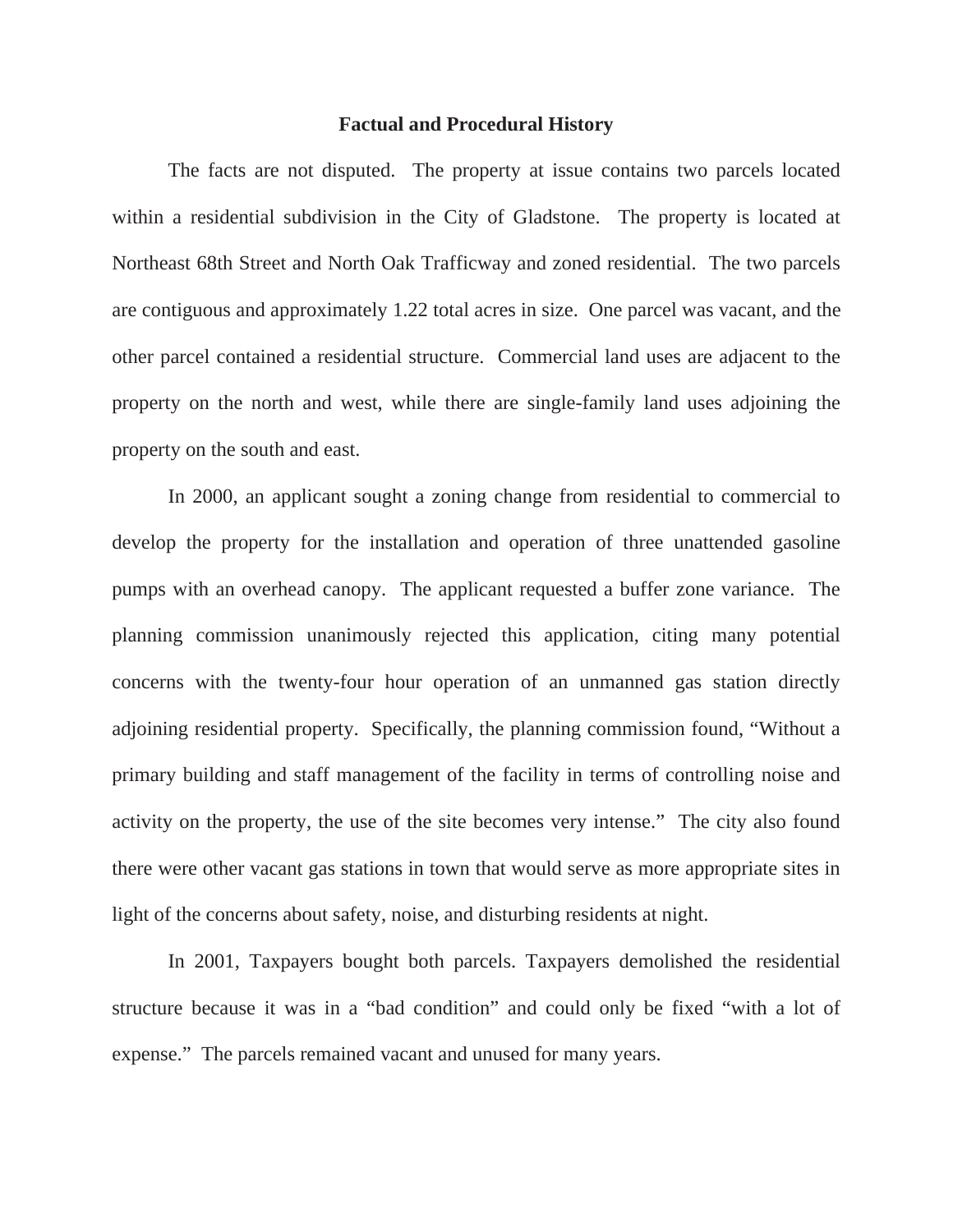In 2008, Taxpayers listed the property for sale with a realtor for \$450,000. The realtor's listing described the property as "retail-pad." The property was characterized "as an assemblage for commercial development" although Taxpayers took no steps to have the property rezoned as commercial. The listing indicated the property was across the street from two car dealerships and had access to "lots of rooftops all around – almost 12,000 people within 1 mile." The property was listed for more than a year, but no offers were made for its purchase. The listing expired in October 2009.

 Effective January 1, 2009, Cathy Rinehart, the Clay County Assessor (hereinafter, "the Assessor"), reclassified the property from residential to agricultural and assessed the property at the agricultural rate of twelve percent of the fair market value, although she placed a fair market value on the property of \$322,100 assuming a commercial use. Taxpayers appealed the assessment to the Clay County Board of Equalization which affirmed the Assessor's determinations. Taxpayers then filed a complaint for review with the STC.

An evidentiary hearing was held before a hearing officer in November 2009. Both parties agreed the property is vacant and unused; therefore, the factors set forth in section 137.016.5 provide guidance for how to classify the property for assessment purposes. The parties disputed what the property's classification should be after application of the factors.

Taxpayers presented evidence regarding the obstacles to commercial development of the property, including: the current residential zoning; the buffer and set-back requirements that would require variances before the property could be developed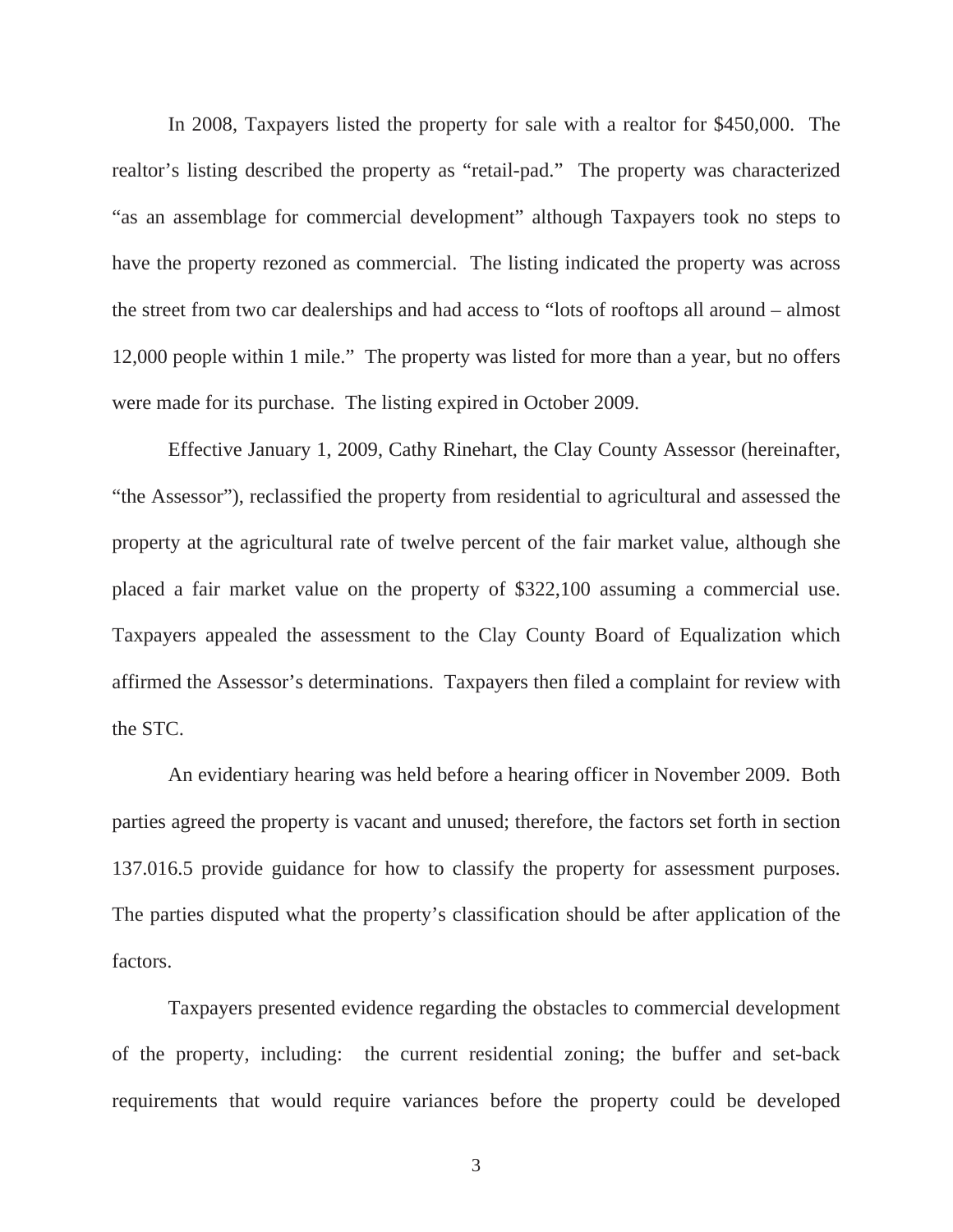commercially; the need to negotiate access easements; the city's previous rejection of an application for rezoning in 2000; and the lack of offers to purchase the property when it was listed and marketed as commercial. In light of these obstacles, Taxpayers argued the property should have been classified residential, had a fair market value of \$21,100, and should have been assessed accordingly. The hearing officer questioned Taxpayers about demolishing the residence on the property. The hearing officer asked, "Is it fair to say that you figured that the best use for it would be commercial, so why go ahead and rehab … the residential home?" Taxpayers replied, "I was -- I knew that there was a possibility that someday it might be some type of use, whether that be, you know, an office or some type of commercial or something."

The Assessor argued the property should be classified and assessed as agricultural, but valued as commercial. The Assessor presented expert testimony from Clay County's commercial appraiser, who testified the property should be assigned a fair market value of \$345,400 based upon sales of comparable commercial property. However, the appraiser believed the agricultural assessment rate should be applied to the fair market value to be consistent with the way other vacant and unused property was being treated in the county. The appraiser testified he received three inquiries about the value of the property, its classification, and other questions based upon the realtor's listing. Once the appraiser informed the potential buyers that the property was not zoned commercial, they "backed away" from purchasing it. The appraiser conceded the property could not be used for a commercial purpose during the current assessment cycle. The appraiser also testified he spoke with the city, reviewed the previous commercial proposal for the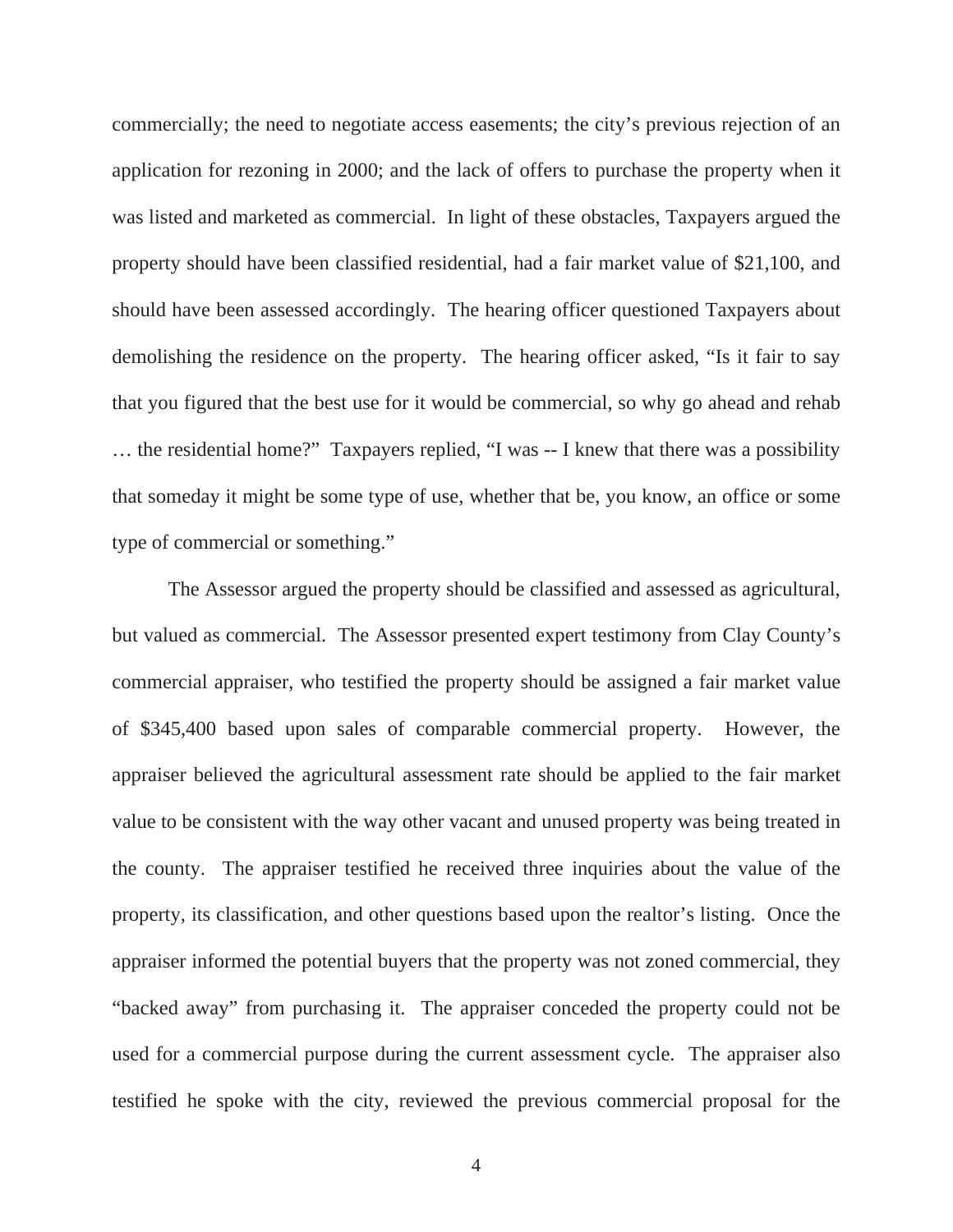property that was rejected in 2000, and indicated the city would be amenable to a "less intense" commercial use.

The hearing officer applied the eight factors enumerated in section 137.016.5 and determined that most of the factors supported a finding of either residential or commercial use. Ultimately, the hearing officer found the appropriate classification for the property was commercial, and it should be assessed at the commercial rate as opposed to the agricultural rate. The STC affirmed the hearing officer's decision, finding the marketing of the property for commercial development was an admission that the highest and best use of the property would be for commercial use, not residential development. Further, the STC found the current zoning of the property was neither conclusive nor persuasive on the point of its most suitable economic use. The STC reasoned that the fact that a proposed change in zoning in the past for a specific commercial use was rejected provided no basis to conclude that the property could not be used for some other commercial use in the future.

Taxpayers filed a petition for judicial review of the STC's decision. Taxpayers moved for summary judgment, arguing they were entitled to judgment as a matter of law regarding the property's classification. The circuit court overruled Taxpayer's motion for summary judgment and affirmed the STC's decision as being supported by competent and substantial evidence. The circuit court asserted whether commercial improvements are likely in the assessment cycle was not one of the factors set forth in section 137.016.5 for consideration. Taxpayers appeal.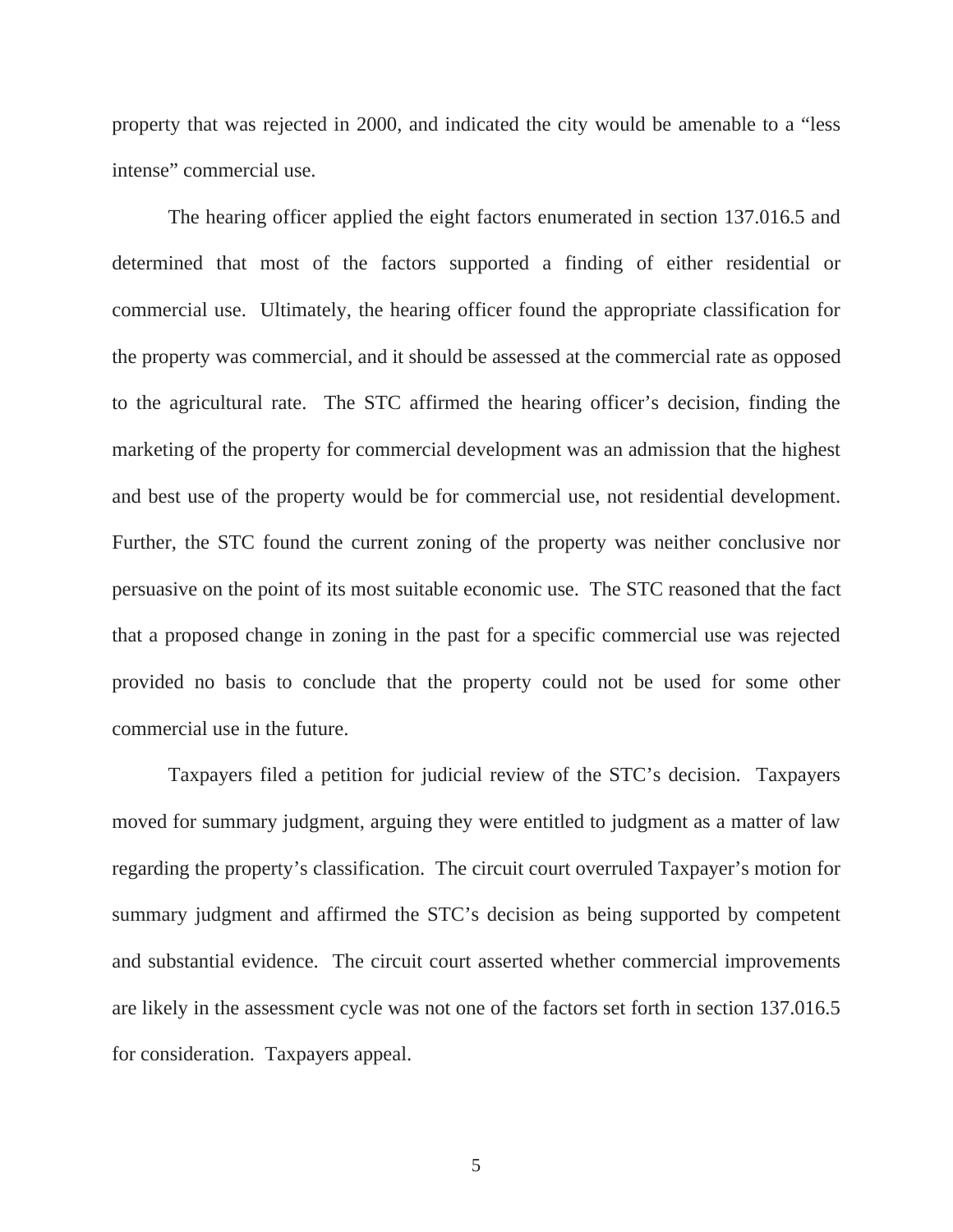### **Standard of Review**

On appeal, this Court examines the STC's decision, rather than the circuit court's judgment. *Shipman v. Dominion Hospitality*, 148 S.W.3d 821, 822 (Mo. banc 2004). This Court must determine whether the STC's decision: "(1) is in violation of constitutional provisions; (2) is in excess of the statutory authority or jurisdiction of the agency; (3) is unsupported by competent and substantial evidence upon the whole record; (4) is, for any other reason, unauthorized by law; (5) is made upon unlawful procedure or without a fair trial; (6) is arbitrary, capricious or unreasonable; or (7) involves an abuse of discretion." *J.H. Berra Const. Co., Inc. v. Holman*, 152 S.W.3d 281, 282 (Mo. banc 2005); section 536.140. This Court is hesitant to substitute its judgment for the STC in matters of property tax assessment. *Savage v. State Tax Com'n*, 722 S.W.2d 72, 75 (Mo. banc 1986). This Court will defer to the STC's judgment regarding factual matters; however, the STC's decision interpreting statutory law is reviewed *de novo* and will be upheld only when its decision is authorized by law and supported by competent and substantial evidence upon the record. *State Bd. of Registration for Healing Arts v. McDonagh*, 123 S.W.3d 146, 152 (Mo. banc 2003). "In all cases, the taxpayer has the burden of proof when challenging the STC's assessment of property." *Algonquin Golf Club v. State Tax Com'n*, 220 S.W.3d 415, 420 (Mo. App. E.D. 2007). Here, Taxpayers carry the burden of proving the proper classification of the property is residential rather than commercial.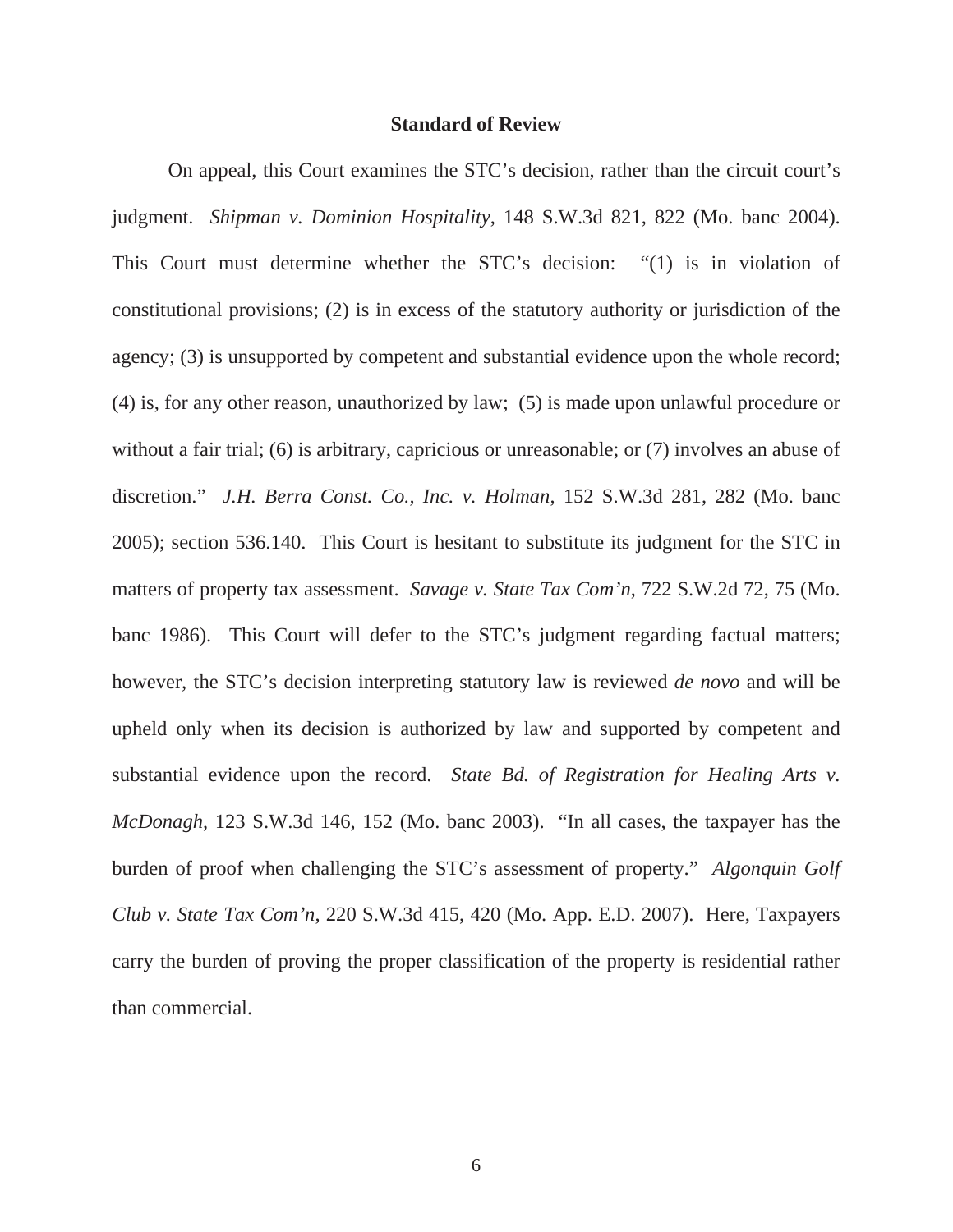## **Analysis**

 In their sole point on appeal, Taxpayers argue the STC erred in holding that the "immediate most suitable economic use" of the property was commercial rather than residential. Taxpayers argue any commercial use of the property could not have been immediate, was speculative, was unsupported by sufficient competent and substantial evidence, and was unreasonable in that the property was zoned residential, solely used as residential, and all commercial uses were prohibited by the city's zoning ordinances. The Assessor disagrees, arguing the STC's decision should be upheld because there was competent and substantial evidence in the record to support the finding that the property's "immediate most suitable economic use" as defined under section 137.016.5 is commercial.

 Article X, section 4(b) of the Missouri Constitution states real property shall be classified into subclasses as "residential," "agricultural and horticultural," or "utility, industrial, commercial railroad, and all other property" not included in residential or agricultural. This constitutional provision further provides these subclasses may be defined by law by the legislature. Section 137.016.1 defines these subclasses but recognizes not all real property may fit into these distinct categories. Specifically, the legislature acknowledged there may be instances when the property at issue is vacant, unused, held for future use, or a determination as to its classification cannot be made under the definitions set out in section 137.016.1. Hence, the legislature included section 137.016.5, which provides: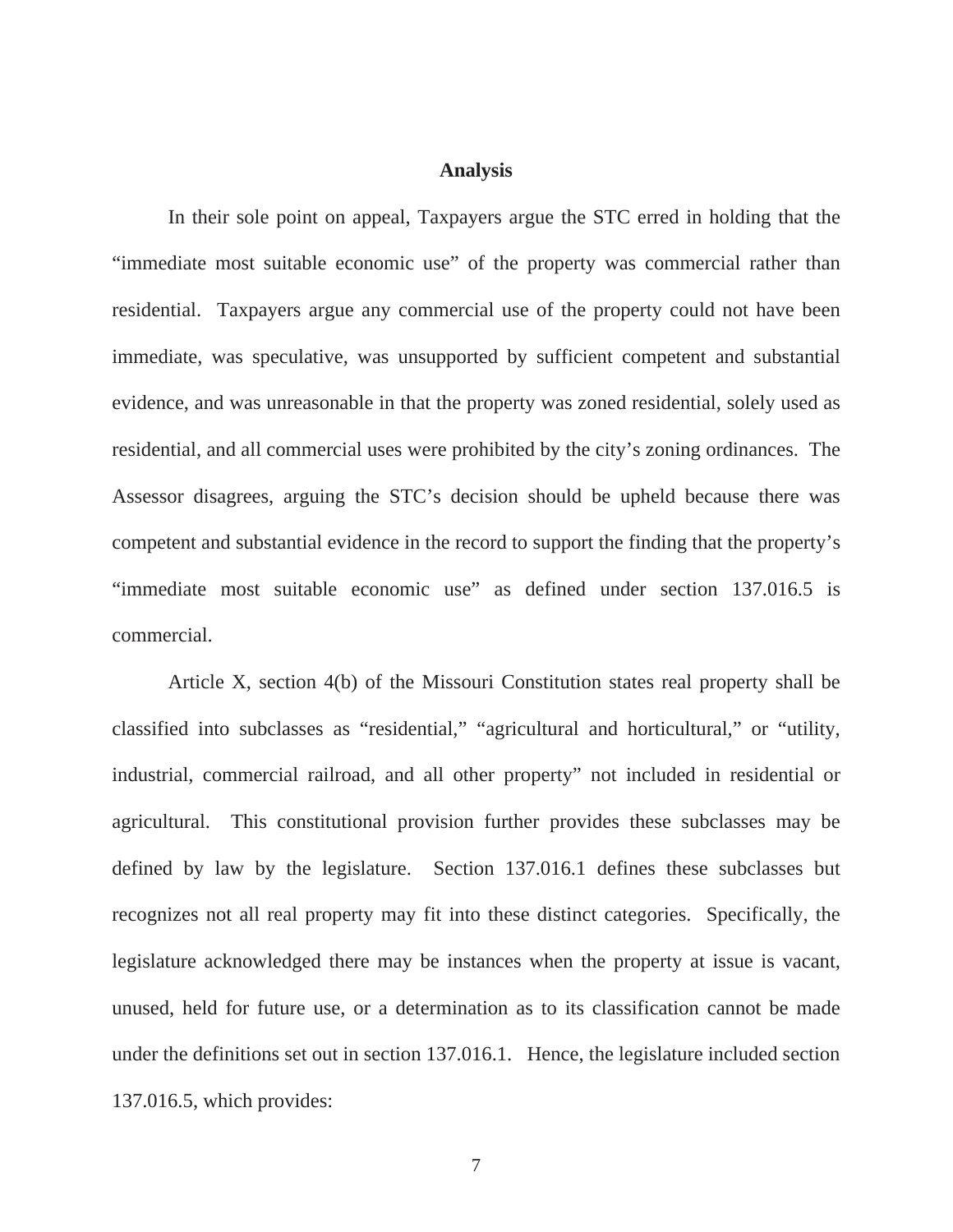All real property which is vacant, unused, or held for future use; which is used for a private club, a not-for-profit or other nonexempt lodge, club, business, trade, service organization, or similar entity; or for which a determination as to its classification cannot be made under the definitions set out in subsection 1 of this section, shall be classified according to *its immediate most suitable economic use*, which use shall be determined after consideration of:

(1) Immediate prior use, if any, of such property;

(2) Location of such property;

(3) Zoning classification of such property; except that, such zoning classification shall not be considered conclusive if, upon consideration of all factors, it is determined that such zoning classification does not reflect the immediate most suitable economic use of the property;

(4) Other legal restrictions on the use of such property;

(5) Availability of water, electricity, gas, sewers, street lighting, and other public services for such property;

(6) Size of such property;

(7) Access of such property to public thoroughfares; and

(8) Any other factors relevant to a determination of the immediate most suitable economic use of such property.

(Emphasis added).

The primary rule of statutory interpretation is to effectuate legislative intent through reference to the plain and ordinary meaning of the statutory language. *State v. Graham*, 204 S.W.3d 655, 656 (Mo. banc 2006). This Court must presume every word, sentence or clause in a statute has effect, and the legislature did not insert superfluous language. *Wehrenberg, Inc. v. Dir. of Revenue*, 352 S.W.3d 366, 367 (Mo. banc 2011). "When the words are clear, there is nothing to construe beyond applying the plain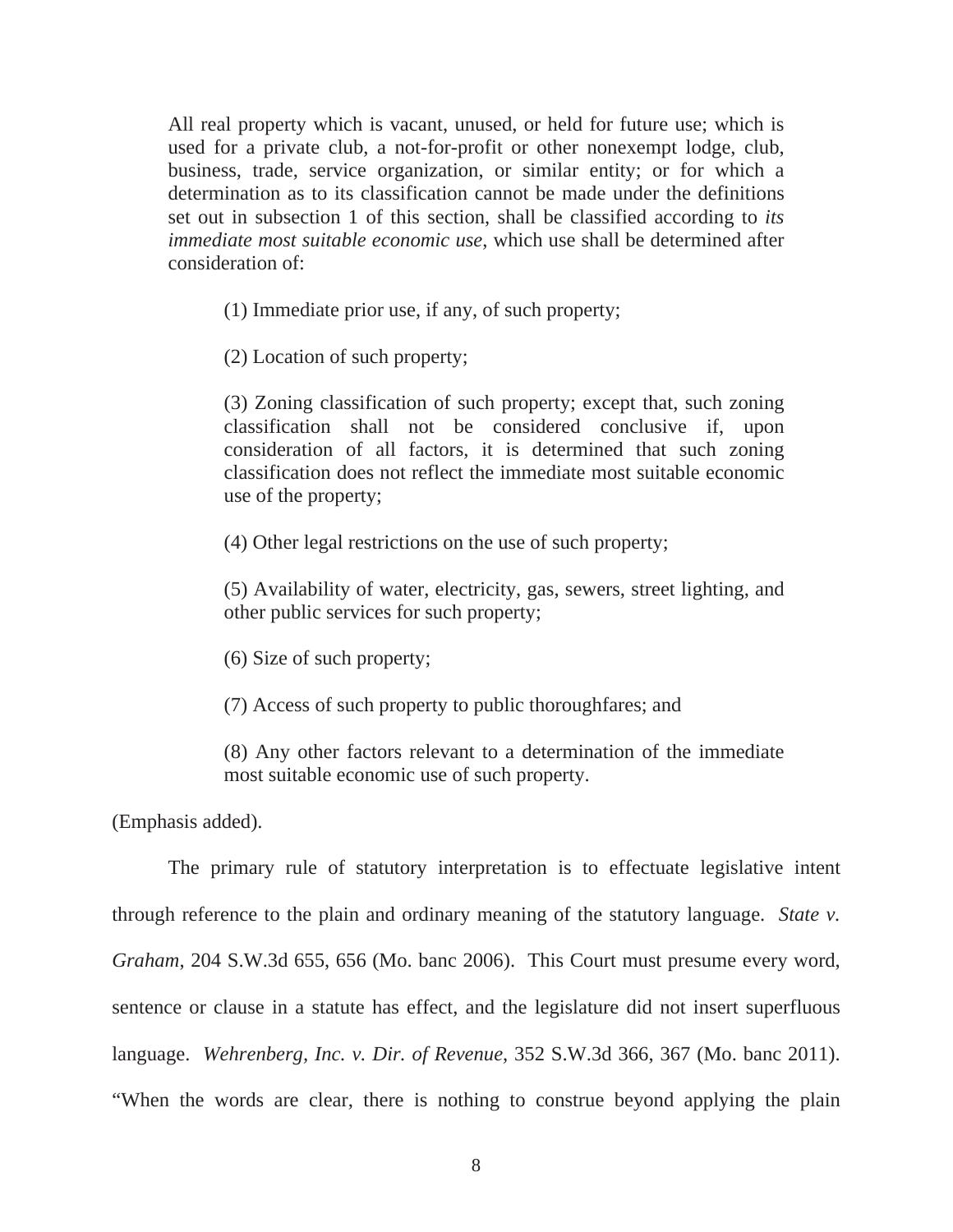meaning of the law." *State ex rel. Valentine v. Orr*, 366 S.W.3d 534, 540 (Mo. banc 2012) (quoting *State v. Rowe*, 63 S.W.3d 647, 649 (Mo. banc 2002)). A court "will look beyond the plain meaning of the statute only when the language is ambiguous or would lead to an absurd or illogical result." *Akins v. Dir. of Revenue*, 303 S.W.3d 563, 565 (Mo. banc 2010).

Both parties agree the property is vacant and unused, and therefore, section 137.016.5 provides the means of classifying the property into one of the three constitutionally authorized subclassifications if the property does not fit into one of the definitions set forth in section 137.016.1. Taxpayers concede application of most of the factors demonstrated the property could be classified for either residential or commercial use. If the evidence supports either of two opposing findings, a reviewing court is bound by the STC's determinations. *Algonquin*, 220 S.W.3d at 418. Despite this acknowledgment, Taxpayers focus on a few of the factors to make its argument for residential classification.

## *(1) "Immediate Most Suitable Economic Use"*

Taxpayers claim the "immediate most suitable economic use" of vacant land must be the suitable economic use that can occur with the least delay. The parties agree the phrase "suitable economic use" means a use that is "suitable and able to produce the best value for the property." However, Taxpayers argue if the property is zoned for a specific economic use and other uses are prohibited by law, it must be presumed that the "*immediate* most suitable economic use" is that which does not require the law to be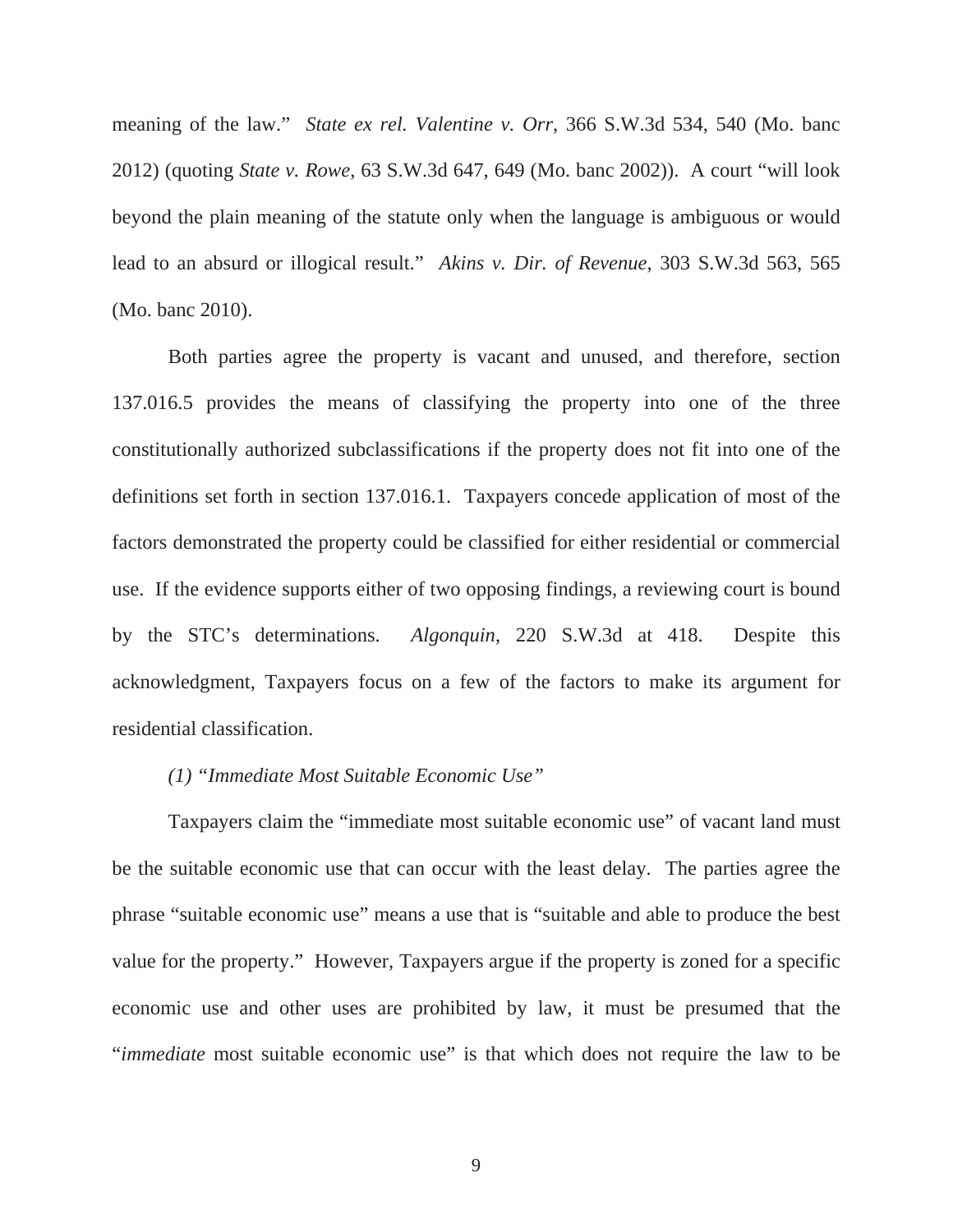changed because the zoned use is the one that can occur with the least delay. To support this argument, Taxpayers rely on the holding in *Algonquin*.

 In *Algonquin*, private golf courses and country clubs challenged the STC's classification of certain portions of their property as commercial property. The clubs were classified initially as entirely residential property, but the assessor reclassified the property in 2003 as part residential and part commercial. The land used as a golf course was classified as residential, while the amenities adjacent to the golf course were classified as commercial. At the evidentiary hearing, the parties entered into an extensive stipulation in which they agreed that many of the clubs were subject to: (1) present zoning schemes that prohibited commercial building and conversion to public golf courses; (2) duly recorded indentures that explicitly prohibited the property being used for any commercial purpose; and (3) specific municipal zoning ordinances that prohibited the issuance of special use permits for conversion to a public golf course. The assessor failed to adduce any evidence other than to cross-examine witnesses. The Clubs appealed the STC's decision, arguing the STC misapplied the factors set forth in section 137.016.5, and the properties' "immediate most suitable economic use" was to convert the properties to residential homes. *Algonquin*, 220 S.W.3d at 416-18.

The assessor in *Algonquin* argued *Zimmerman v. Missouri Bluffs Golf Joint Venture*, 50 S.W.3d 907 (Mo. App. E.D. 2001) controlled how to construe section 137.016.5. In *Missouri Bluffs*, public and private golf clubs and country clubs in Saint Charles County appealed the STC's decision wherein the assessor classified the land at issue as residential, while the improvements and amenities on the land were classified as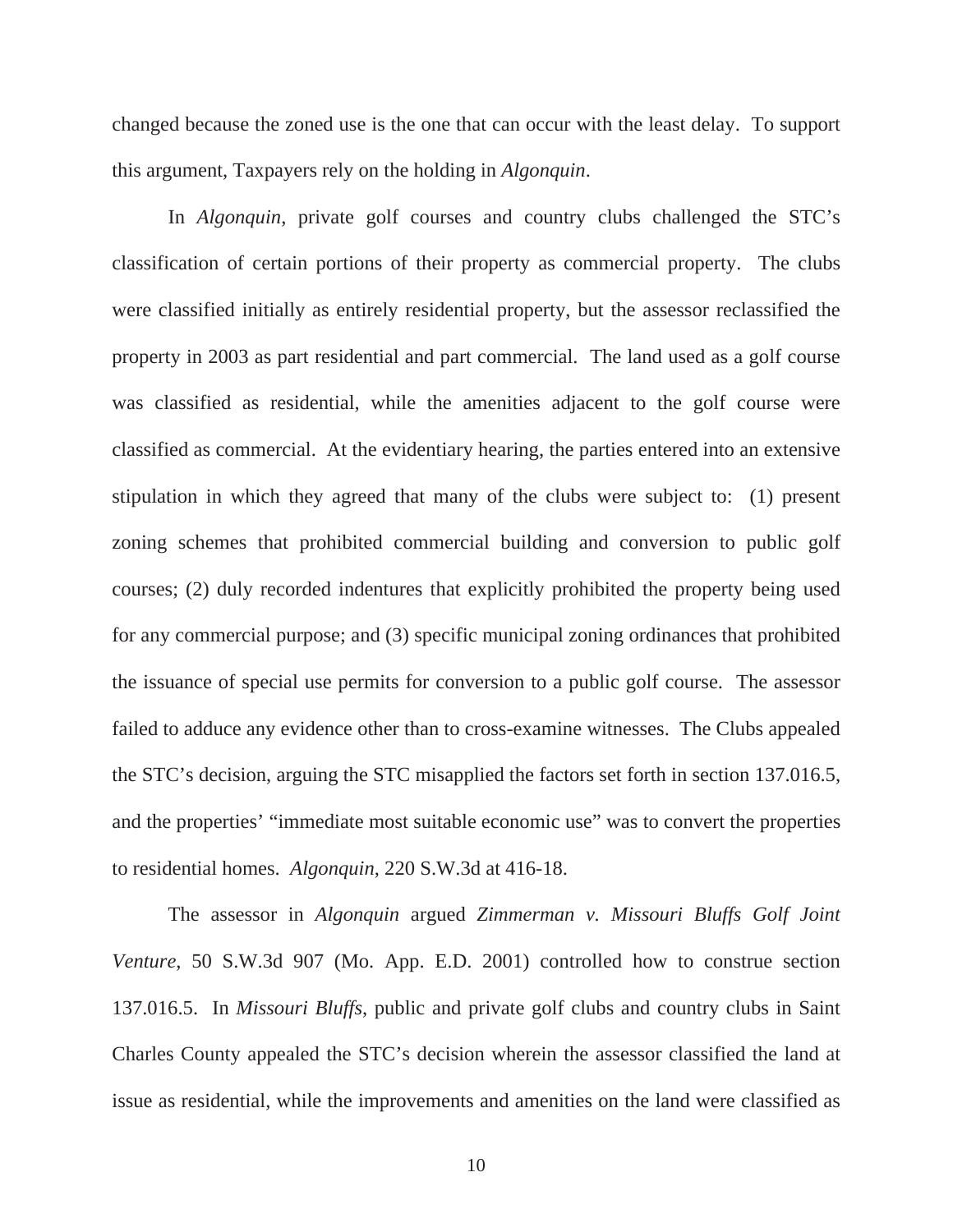commercial. *Missouri Bluffs*, 50 S.W.3d at 909. Since these amenities were not encompassed within the definition of "land used as a golf course," and did not meet section 137.016.1's definition of residential property, the Eastern District reviewed the STC's application of the eight factors enumerated in section 137.016.5 to determine the amenities' "immediate most suitable economic use." *Id*. at 913. *Missouri Bluffs* concluded the STC considered the eight factors based on its statement in its decision, "[n]one of the factors individually nor all of the factors collectively, as applied to the structures and improvements on the subject property will support a residential classification." *Id*. at 914. Further, after examining the plain language of section 137.016.5, the court agreed with the STC that "the immediate most suitable economic use" of the country clubs' properties would be as public golf courses "because [the country clubs] have the equipment and facilities needed to convert from private golf clubs to public golf clubs …." *Id*.

 The *Algonquin* court held that based upon the unique facts and circumstances at issue, *Missouri Bluffs* was distinguishable. The clubs in *Algonquin* presented "undisputed, detailed evidence outlining the zoning restrictions which permit the properties to be used only for residential purposes or as private golf courses," including the indentures that restricted other uses, the zoning restrictions on any commercial use, and testimony from municipal officials that public golf courses would not be welcomed or permitted. *Algonquin*, 220 S.W.3d at 420. In light of the assessor's failure to present any evidence to dispute these assertions or to demonstrate how any of the indentures or zoning restrictions could be overcome, the Eastern District determined the STC's finding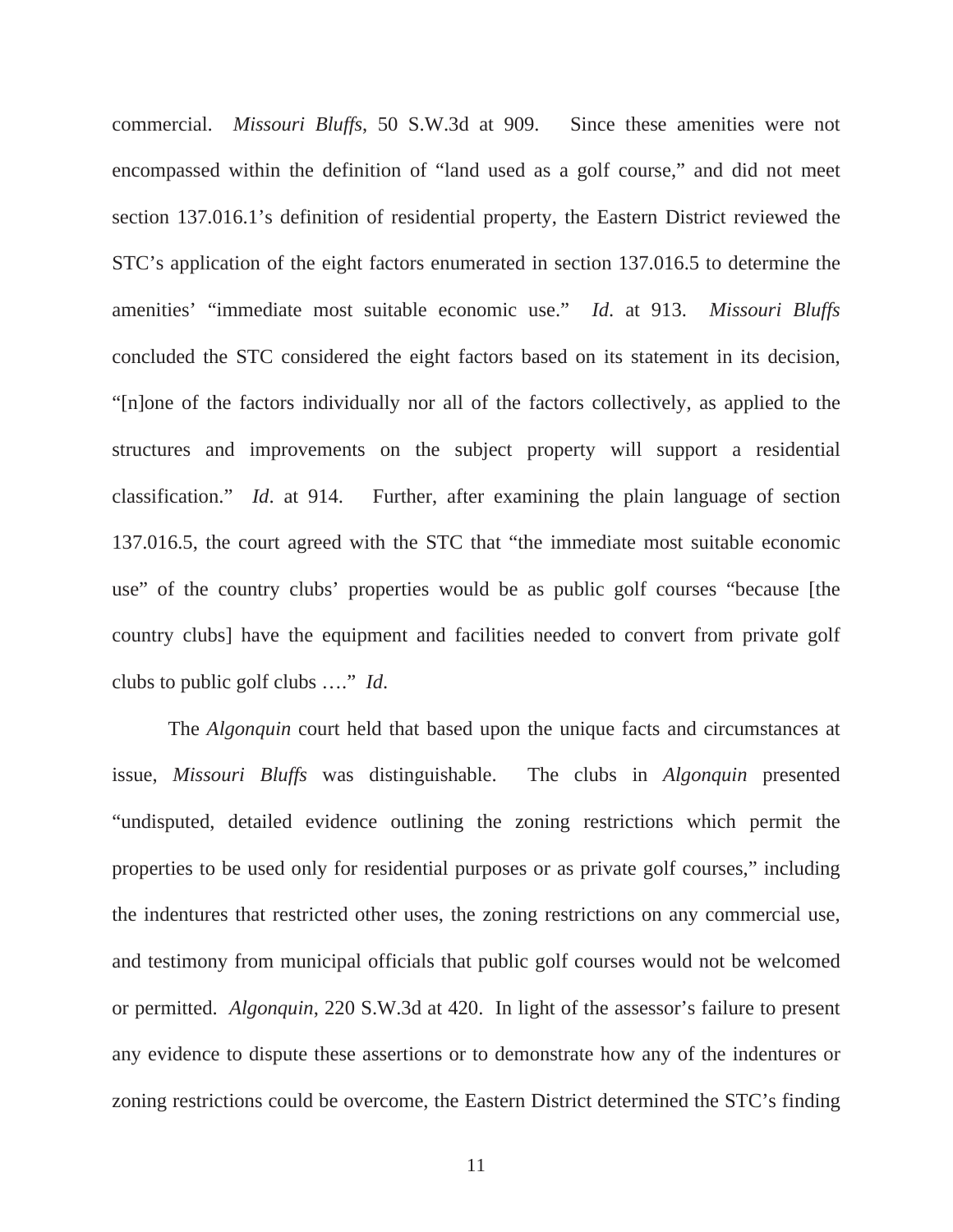that there were not sufficient obstacles to commercial use was not supported by competent and substantial evidence. *Id*. at 421.

*Algonquin* also construed the phrase, "immediate most suitable economic use." The assessor argued *Missouri Bluffs* controlled the analysis because of its emphasis on the word "immediate." Again, the *Algonquin* court disagreed, stating a reviewing court must look beyond the word "immediate" and consider the word "economic" as well in an attempt to give every word in the statute meaning. *Id*. After construing this phrase as a whole and applying the detailed, undisputed evidence presented by the clubs, the court held the record did not support a finding that the "immediate most suitable economic use" of the properties was as public golf courses in light of the significant zoning obstacles and indentures. *Id*.

 Taxpayers' reliance on the holding in *Algonquin* is misplaced. First, Taxpayers' attempt to characterize the holdings in *Missouri Bluffs* and *Algonquin* as placing undue weight on the word "immediate" would render meaningless the legislature's directive to examine all eight factors, along with construing every word in the phrase, "immediate most suitable economic use," by requiring an assessor to prove property could be used as classified within the current assessment cycle.<sup>3</sup> Second, the holding in *Algonquin* was based upon an intensive factual inquiry based upon the clubs' presentation of undisputed,

 $3$  The dissenting opinion also places undue weight on the word "immediate" and focuses almost entirely on the property's current zoning classification to reverse the STC's decision. Section 137.016.5 contains no statutory requirement that the property must be utilized for a particular zoning purpose during that assessment cycle. Moreover, nothing in the plain language of subdivision (3) provides that when the present zoning prohibits a particular use, that zoning is the conclusive factor to be considered.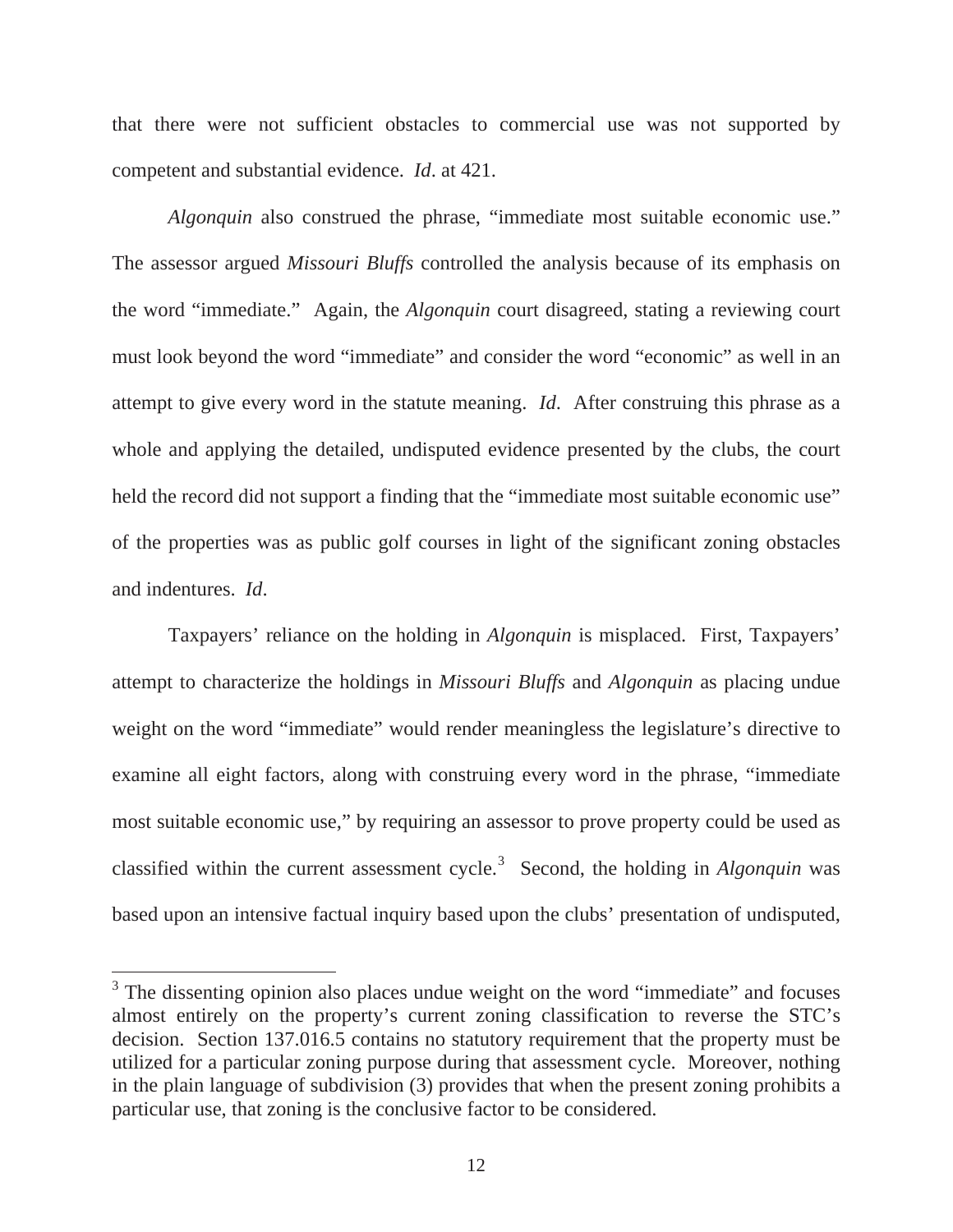detailed evidence outlining the zoning restrictions that would not be approved and indentures that ran with the land that further restricted the use of the property and prohibited commercial use. The assessor in *Algonquin* did not dispute or rebut this evidence with any explanation as to how these obstacles could be overcome.

Here, unlike the assessor in *Algonquin*, the Assessor presented evidence that the city was open to rezoning the property for a less intensive commercial use than the one that was rejected in  $2000$ <sup>4</sup>. Rezoning the property at issue does not present nearly as many challenges as the property in *Algonquin*, which was a legal impossibility given the indentures, zoning restrictions, and testimony of municipal officials. Under this factual scenario, Taxpayers' failed to present persuasive evidence of the type of prohibitive economic or legal impediments to commercial use as in *Algonquin*.

## *(2) Current Zoning Classification*

Taxpayers place great emphasis on the current zoning of the property as dispositive to the classification of the property for assessment purposes. Taxpayers believe the current residential zoning makes any *immediate* commercial use a legal and practical impossibility. This Court disagrees. The current zoning classification of the property is only one of eight factors to be considered, and the legislature expressed its

<sup>&</sup>lt;sup>4</sup> The dissenting opinion discounts the appraiser's testimony as speculative based solely upon his reading of the city council's minutes of the rejected 2000 commercial proposal. However, the appraiser testified, "After having talked with the City of Gladstone and reading the information [the Assessor] provided, taking into consideration C-3 zoning, they are trying to get the zoning down to either a C-0, C-1, or C-2, which is a less restrictive use on the property." Cleary, this testimony demonstrates the appraiser had recent and direct communication with the city about its amenability to a less intensive commercial use for the property that did not rest on mere speculation gleaned from the 2000 city council minutes.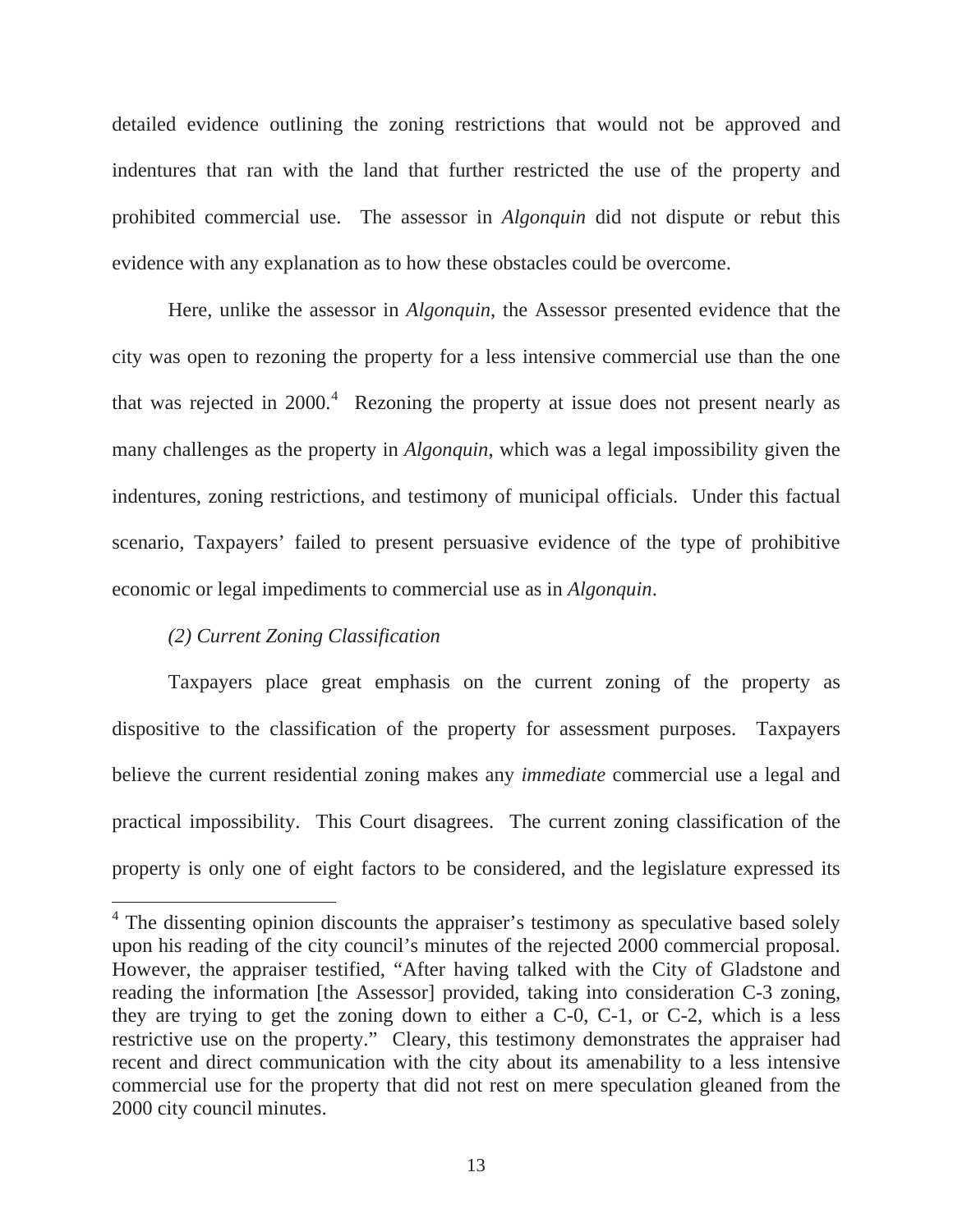specific intent that "a zoning classification *shall not be considered conclusive*, if upon consideration of *all factors*, the zoning classification does not reflect the immediate most suitable economic use of the property." Section 137.016.5(3) (emphasis added). By including this language, the legislature envisioned vacant and unused property may be classified properly in a manner inconsistent with its current zoning.

Here, there was evidence in the record demonstrating the City would be amenable to a less intensive commercial use for the property. Moreover, Taxpayers' attempt to frame the holdings in *Missouri Bluffs* and *Algonquin* as creating a presumption or rule providing that current zoning controls the classification of property is contrary to the legislature's intent and not supported by a careful reading of those cases.

## *(3) Other Relevant Factors*

Taxpayers also believe the STC placed undue weight on their marketing the property for commercial sale. Taxpayers argue the listing merely suggested the property at some point in the future, could be used as commercial property. Taxpayers assert this suggestion should have no impact on the property's "immediate most suitable economic use."

Section 137.016.5(8) permits the examination of any other factor relevant to the determination of the property's "immediate most suitable economic use." Taxpayers ceased using the property for residential purposes when they demolished the residence on the property, thus supporting a finding the property had no immediate prior use, whether it be residential or commercial. The record supports a finding that Taxpayers anticipated some form of commercial use for the property through its listing that was posted for more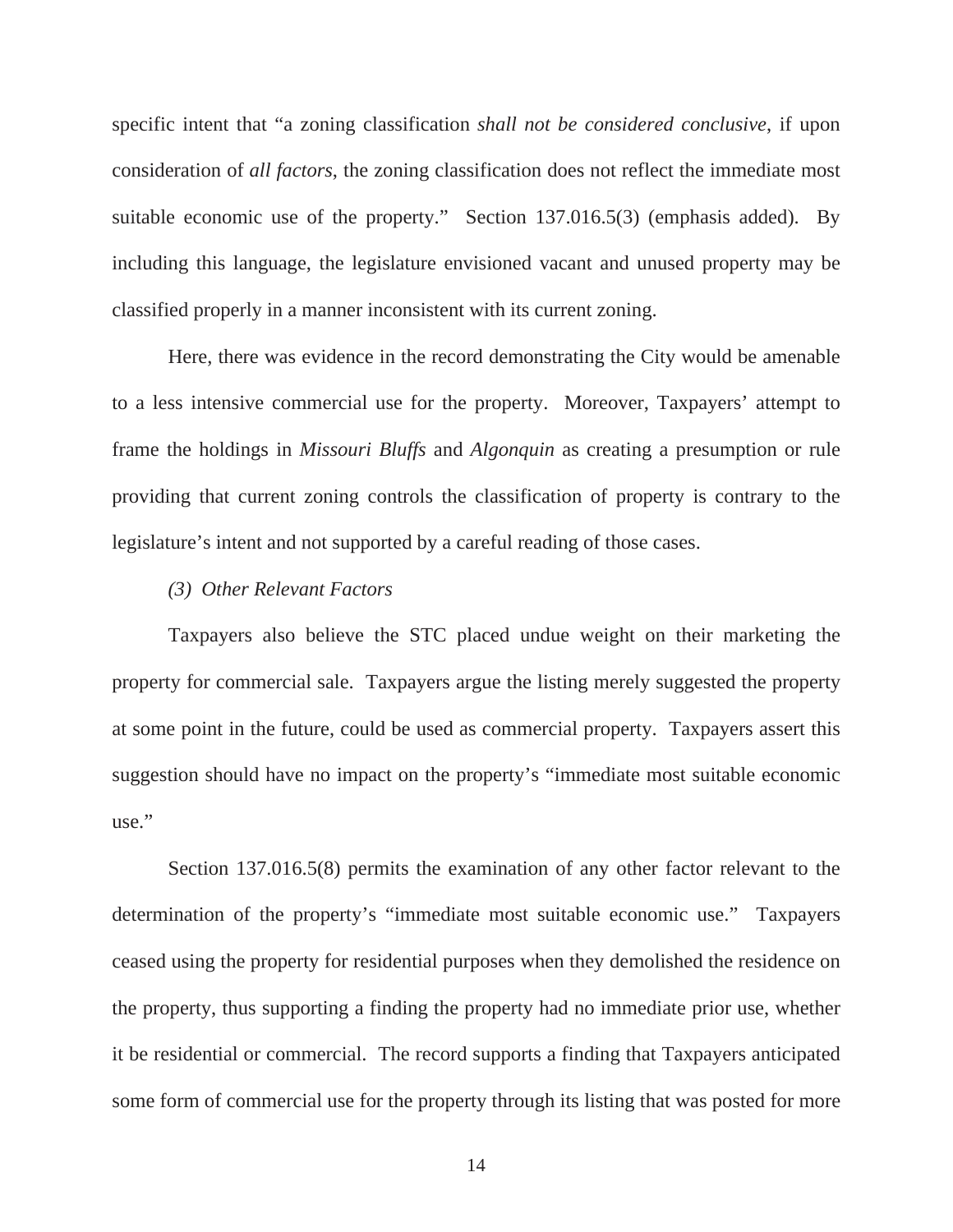than a year and expired just a month before the evidentiary hearing. It is disingenuous for Taxpayers to discount the marketing of the property for commercial use and rely on the lack of offers to support its argument when they clearly anticipated the property could be put to commercial use with some semblance of ease based upon the listing and their testimony that they wanted the property to have a commercial use after demolishing the residence.<sup>5</sup>

## **Conclusion**

The STC's interpretation and application of section 137.016.5 to Taxpayers' property was supported by substantial and competent evidence in the record. The judgment is affirmed.<sup>6</sup>

> \_\_\_\_\_\_\_\_\_\_\_\_\_\_\_\_\_\_\_\_\_\_\_\_\_\_\_\_\_\_ GEORGE W. DRAPER III, JUDGE

Russell, Breckenridge and Fischer, JJ., concur; Teitelman, C.J., dissents in separate opinion filed; Stith, J., concurs in opinion of Teitelman, C.J. Wilson, J., not participating.

<sup>&</sup>lt;sup>5</sup> The dissenting opinion repeatedly states the obstacles to rezoning the property consist contingencies beyond the Taxpayers' control and that no plan for commercial development was under consideration by the city. Taxpayers concede they never have attempted to rezone the property despite holding it out for sale as commercial property. As such, any assertion by Taxpayers regarding the ease or difficulty in rezoning must be characterized as speculative.

<sup>6</sup> Taxpayers argue the appraiser's opinion regarding the property's value is erroneous because it is based upon commercial property comparables. Since Taxpayers claim the property should have been classified as residential, they request the appraisal value be disregarded on remand. This issue need not be reached in light of the Court's conclusion that the STC properly classified and assessed the property as commercial.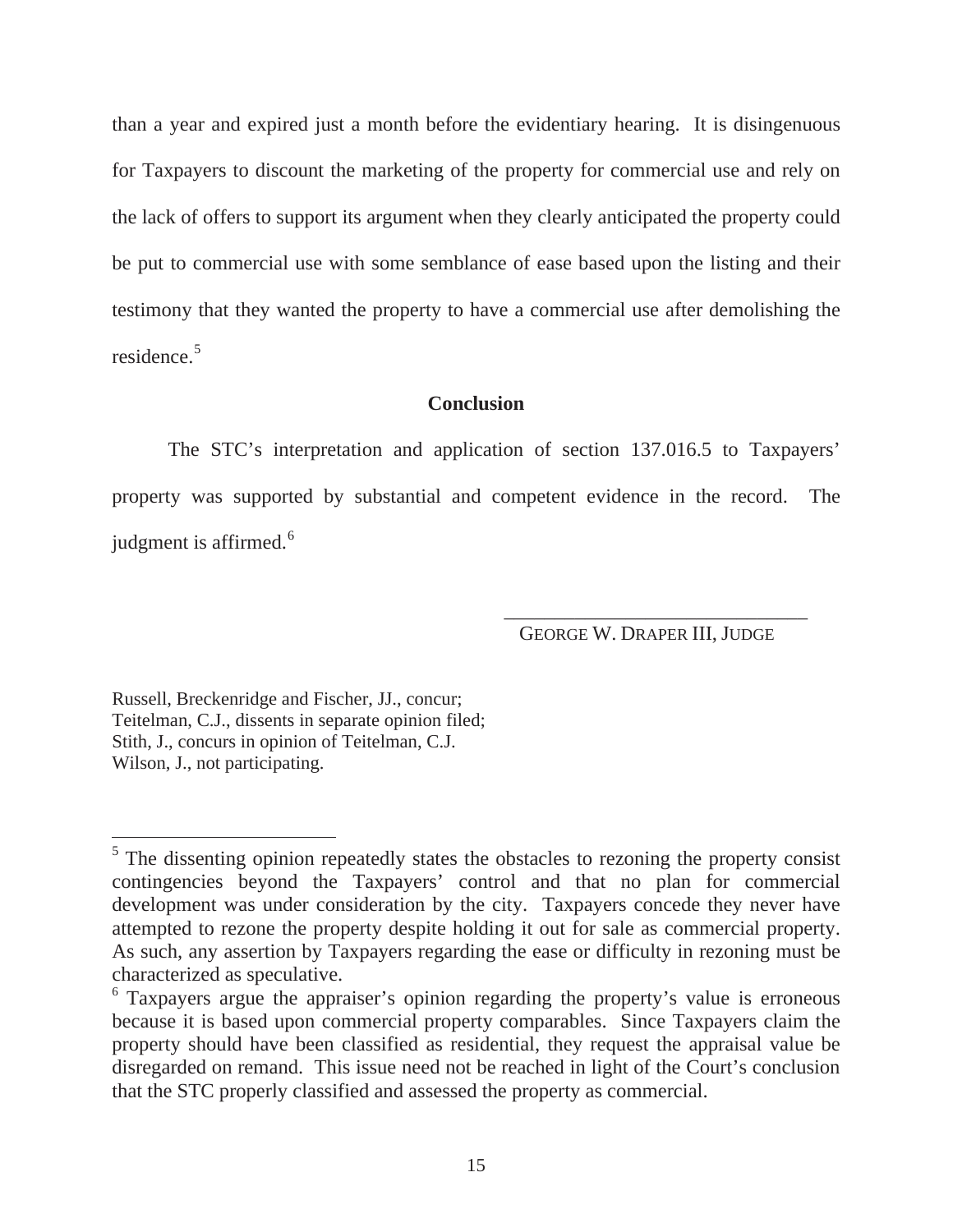

# **SUPREME COURT OF MISSOURI en banc**

| Robert and Donna Bateman, |             |
|---------------------------|-------------|
| Appellants,               |             |
| VS.                       | No. SC92486 |
| Cathy Rinehart, Assessor, |             |
| Respondent.               |             |

## Dissenting Opinion

 The principal opinion holds that the State Tax Commission (the Commission) determined correctly that the "immediate most suitable use" of Taxpayers' property is for commercial use even though the property is zoned for single family residential use and all commercial use is prohibited. The only way for Taxpayers to utilize the properties for commercial use is to convince the city to rezone the property with variances from setback and buffer requirements and to negotiate access easements across buffer strips owned by other private parties. I respectfully dissent because these contingencies are beyond the Taxpayers' control and preclude "immediate" commercial use.

## I. Immediate most suitable economic use

Section 137.016.5<sup>1</sup> provides that vacant properties can be classified for tax purposes according to the "immediate most suitable economic use." The immediate most

<sup>&</sup>lt;sup>1</sup> All statutory references are to RSMo 2000 unless otherwise indicated.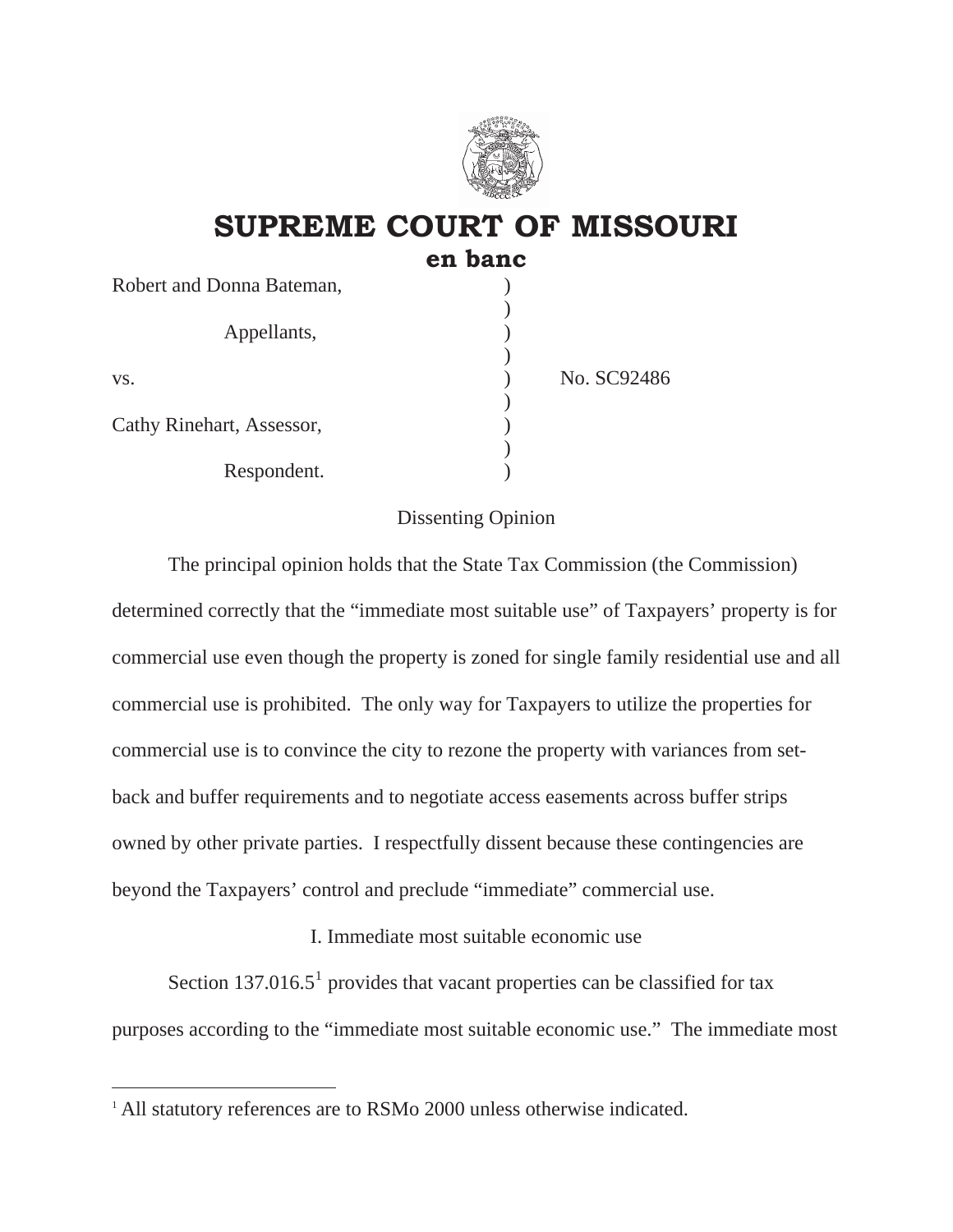suitable economic use is determined according to a list of eight factors that require consideration of the physical characteristics of the property as well as zoning and other legal restrictions on use of the property. The word "immediate" qualifies the phrase "most suitable economic use" and each of the statutory factors that determines the immediate most suitable economic use. Any tax classification pursuant to section 137.016.5 requires a finding that the taxing authority's proposed most suitable economic use is an "immediate" use. Analysis of a tax classification pursuant to section 137.016.5, therefore, requires a definition of the word "immediate."

The word "immediate" as used in section 137.016.5 is not defined by statute. When a word is not defined by statute, it is defined according to its plain and ordinary meaning as derived from the dictionary. *See State v. Oliver*, 293 S.W.3d 437, 446 (Mo. 2009). The word "immediate" means "acting or being without the intervention of another object, cause, or agency" or "occurring, acting, or accomplished without loss of time." WEBSTER'S THIRD NEW INTERNATIONAL DICTIONARY (1966). Similarly, the definition of "immediacy" is the "state of being immediate," with the word "immediate" defined as "freedom or absence of an intervening medium." *Id.* Consequently, an "immediate most" suitable economic use" cannot be a use that absolutely is prohibited by existing zoning regulations.

### II. Section 137.016.5(3)

The principal opinion asserts that the zoning restrictions in this case are not conclusive because section 137.016.5(3) provides that the present "zoning classification shall not be considered conclusive, if, upon consideration of all factors, it is determined

2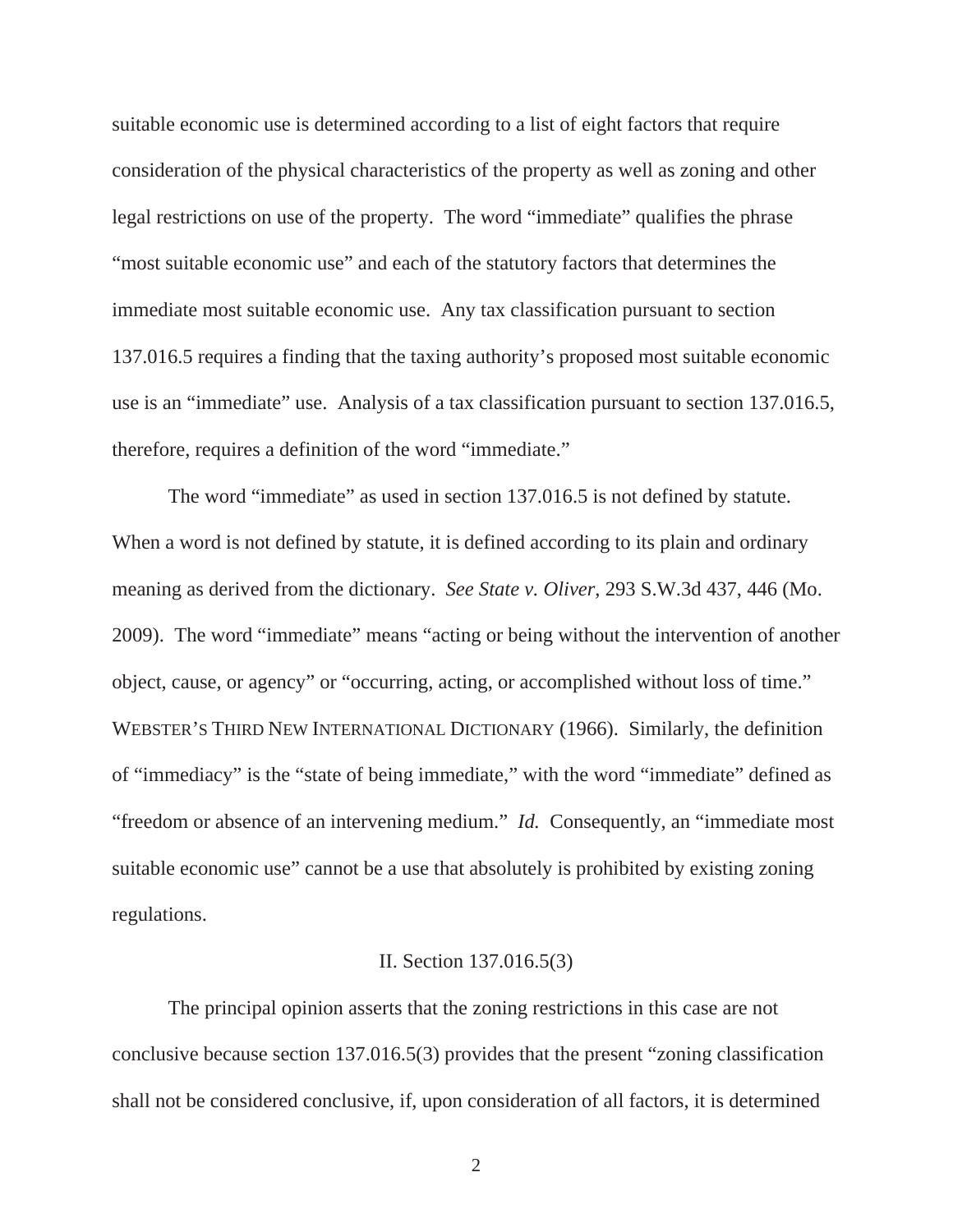that such zoning classification does not reflect the immediate most suitable economic use of the property …." Section 137.016.5(3) does establish that, in some cases, vacant and unused property can be taxed in a manner inconsistent with its present zoning. However, the fact that, in some cases, property can be taxed as commercial when zoned residential does not mean that residential zoning never can be conclusive. To the contrary, the logic of section 137.016.5(3) demonstrates that present zoning restrictions can be conclusive.

 The proposition that zoning is not conclusive if it does not reflect the immediate most suitable economic use is nothing more than a cautionary reminder, as it is simply a tautological restatement of what must be proven to reclassify the property in the first place; i.e., the immediate most suitable economic use. The necessary corollary to this is that zoning is conclusive when that zoning establishes and strictly defines the present, suitable economic use of the property.<sup>2</sup> When, as in this case, present zoning absolutely prohibits commercial use and there is no imminent change to the present zoning classification, then the commercial use cannot be an immediate use and the present, prohibitory zoning must be considered conclusive in the same manner as a present and

<sup>&</sup>lt;sup>2</sup> Subdivision 3 of section 137.016.5 accounts for the fact that not all residential zoning or commercial zoning classifications absolutely prohibit all other uses. For instance, many municipalities employ different residential zoning classifications ranging from the strict, single family zoning at issue in this case to mixed-use residential classifications that permit substantial commercial activity within the residential area. In the latter case, as is common in many urban neighborhoods, residential zoning would be relevant but not conclusive because, unlike this case, some commercial use would be immediately legally permissible. The remaining statutory factors, such as location of the property and adjacent uses, then would be applied to determine if the commercial use is the immediate most suitable use. However, as in this case, when the present zoning absolutely prohibits a particular use, subdivision 3 provides that zoning is conclusive.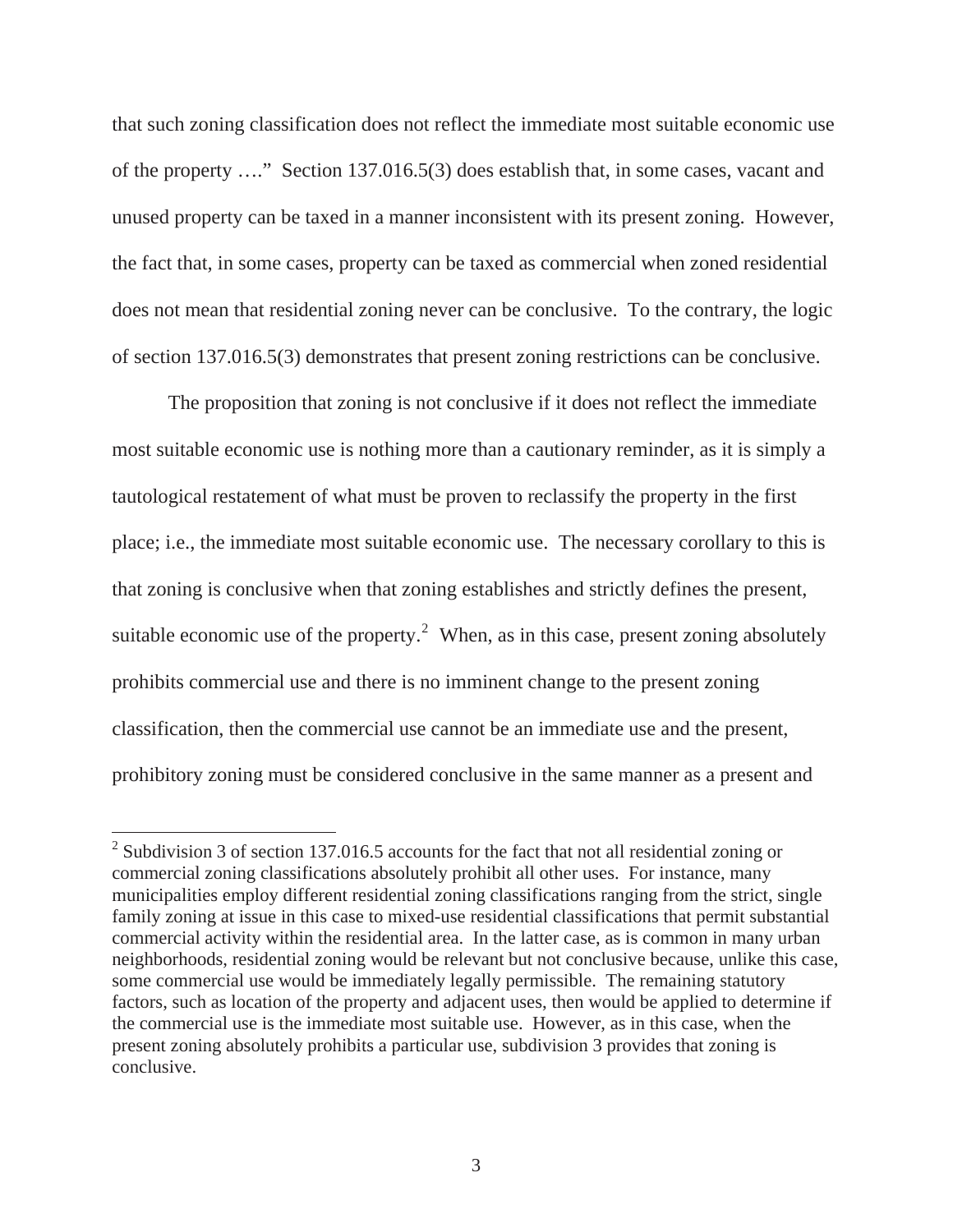absolute physical limitation on commercial use that cannot immediately be removed by the landowner.

III. There is no substantial evidence that commercial use is an immediate use

The facts of this case demonstrate that Taxpayers cannot utilize their property immediately for commercial purposes. There is no dispute that both lots presently are zoned solely for single family residential use and all commercial use strictly is prohibited. Both lots are located at the end of a residential cul-de-sac in a residential subdivision. Any commercial use would require Taxpayers to negotiate access easements across private property. In short, there are multiple contingencies out of Taxpayers' control that stand in the way of any commercial use, let alone "immediate" commercial use. Given these facts, the assessor admits in her brief filed with this Court that any commercial use of the property is "improbable in the 13 months that remained in the assessment cycle." Commercial use cannot be considered "immediate" when the taxing authority admits that such use is "improbable" for more than a year.

The testimony from the city's expert witness, a commercial appraiser, does not alter this conclusion. He testified that the city would be "amenable" to some commercial use of the properties in the future. The appraiser's testimony was speculative and cannot constitute substantial evidence to support the Commission's decision.

First, even if the city is "amenable" to some type of rezoning at some future time, any commercial use is still speculative and contingent and, therefore, by definition is not "immediate."

4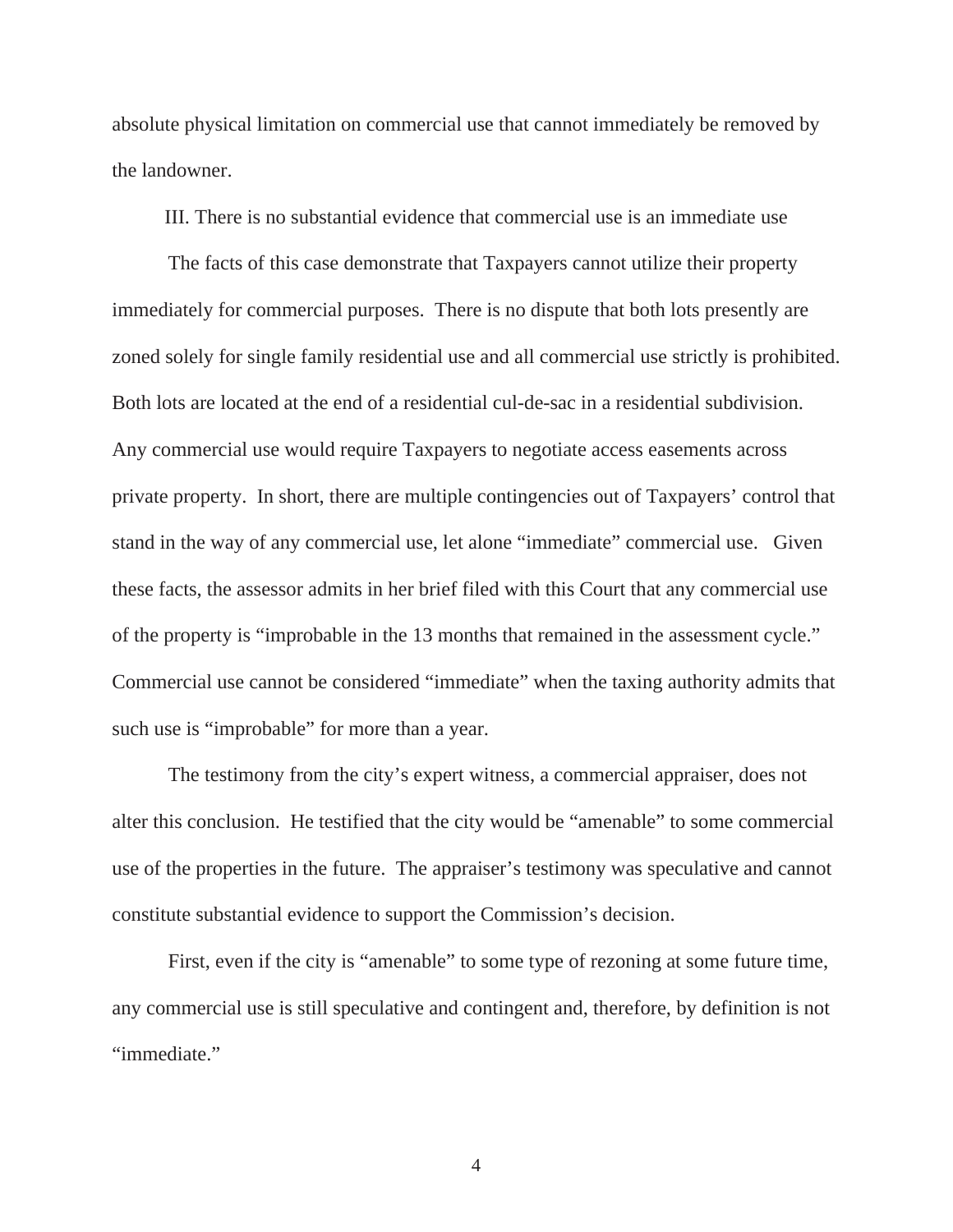Second, even if one accepts the proposition that present zoning is not conclusive, the appraiser's testimony that the city was "amenable" to rezoning was largely speculative. The appraiser was not a member of the city council and was not in a position to offer a credible opinion as to how or when the city would rezone the property so as to permit commercial use. Much of the appraiser's knowledge of the city's supposed intentions were obtained from reading the city council's minutes from 2000, nearly a decade prior to the hearing in this case, when the prior property owner unsuccessfully tried to rezone the properties for commercial use. No "expert" is needed to read those same, dated minutes and speculate as to what the city may or may not do in the future. Further, while some council members thought the rezoning application simply presented "too intense" of a commercial use, others objected to any commercial use of the properties at all because it would place commercial use "right in the back yards" of neighboring residences. The appraiser also testified that the city was trying to rezone the property a less restrictive C-0, C-1 or C-2. This testimony I still fundamentally speculative as it simply states that the city is undertaking some sort of effort to rezone the property to perhaps allow some unknown level of commercial use at some unidentified time in the future. This testimony is also fundamentally speculative. The appraiser's speculative testimony does not constitute substantial evidence to support the Commission's decision. *See, e.g*., *Tuf Flight Industries v. Harris,* 129 S.W.3d 486, 491 (Mo. App. 2004)(testimony that a company's use of an alley constituted "roughly," "maybe," "probably," and "probably maybe" one-fifth of all use of the alley was not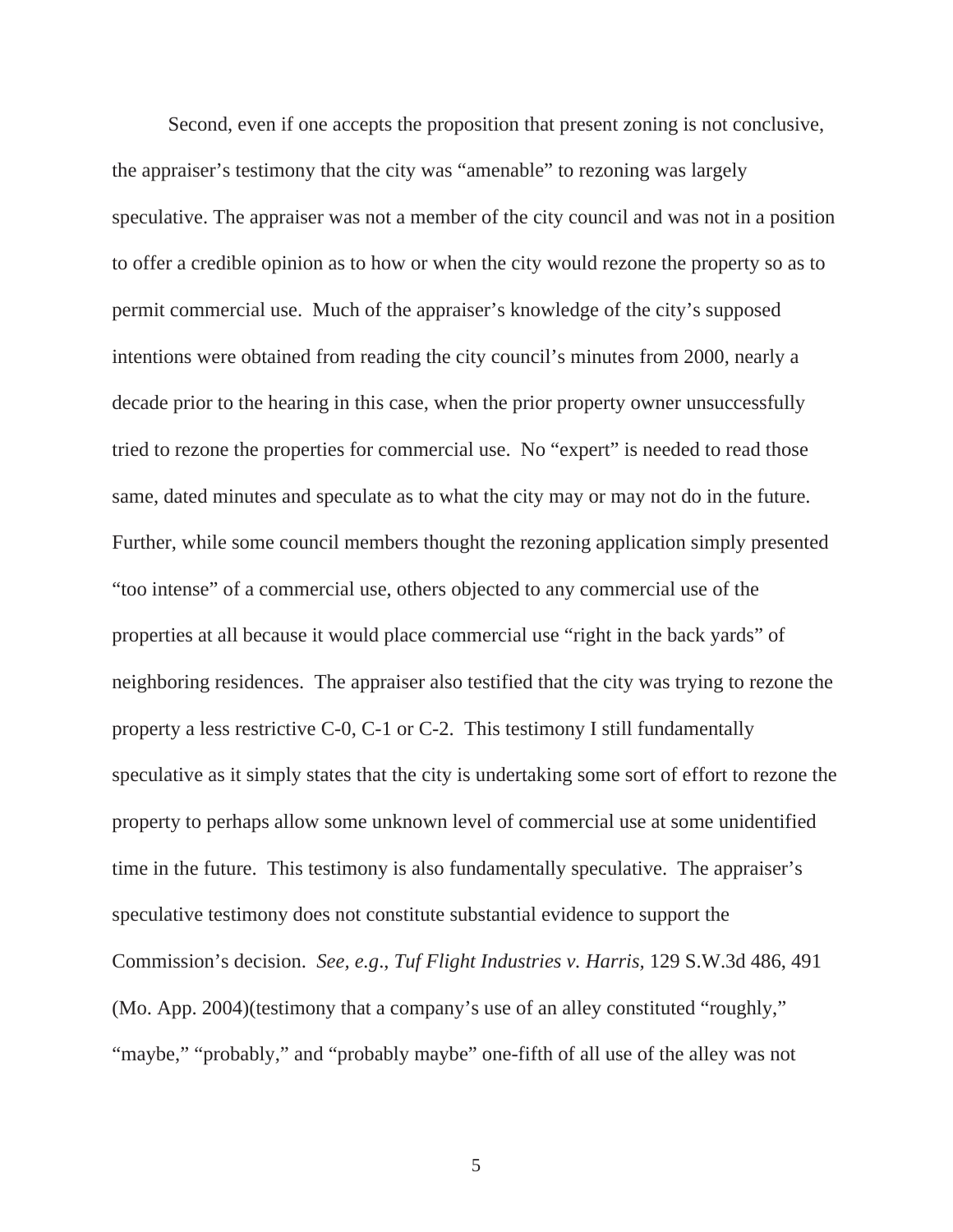substantial and competent evidence to support the allocation of 20 percent of the alley's maintenance costs to the company).

In contrast to the appraiser's speculative testimony, his non-speculative testimony favors Taxpayers' position that commercial use is not an immediate use for their property. The appraiser testified that due to the current zoning restrictions, the properties would not be used as commercial during the assessment period that Taxpayers are challenging. He also testified that rezoning the property for commercial use would require passage of a commercial development plan by the city of Gladstone and that no such plan was under consideration. The non-speculative aspects of the appraiser's testimony demonstrate that the commercial use is not an immediate use for Taxpayers' property.

The principal opinion finds further support for the Commission's decision by referencing section 137.016.5(8), which permits the consideration of other relevant factors. One of the identified factors is the fact that Taxpayers listed the property for sale as commercial property. A landowner's subjective desire to maximize their profit has little to do with the objective factors pertaining to the physical characteristics and legal restrictions that are listed in section 137.016.5. The more relevant fact is that, over the course of nearly four years immediately preceding the hearing in this case, Taxpayers' marketing efforts were completely unsuccessful. The failure to sell the property for commercial use does not support a finding that the immediate most suitable use is commercial. To the contrary, when considered in conjunction with the single family residential zoning restriction and the appraiser's testimony, the fact that Taxpayers could

6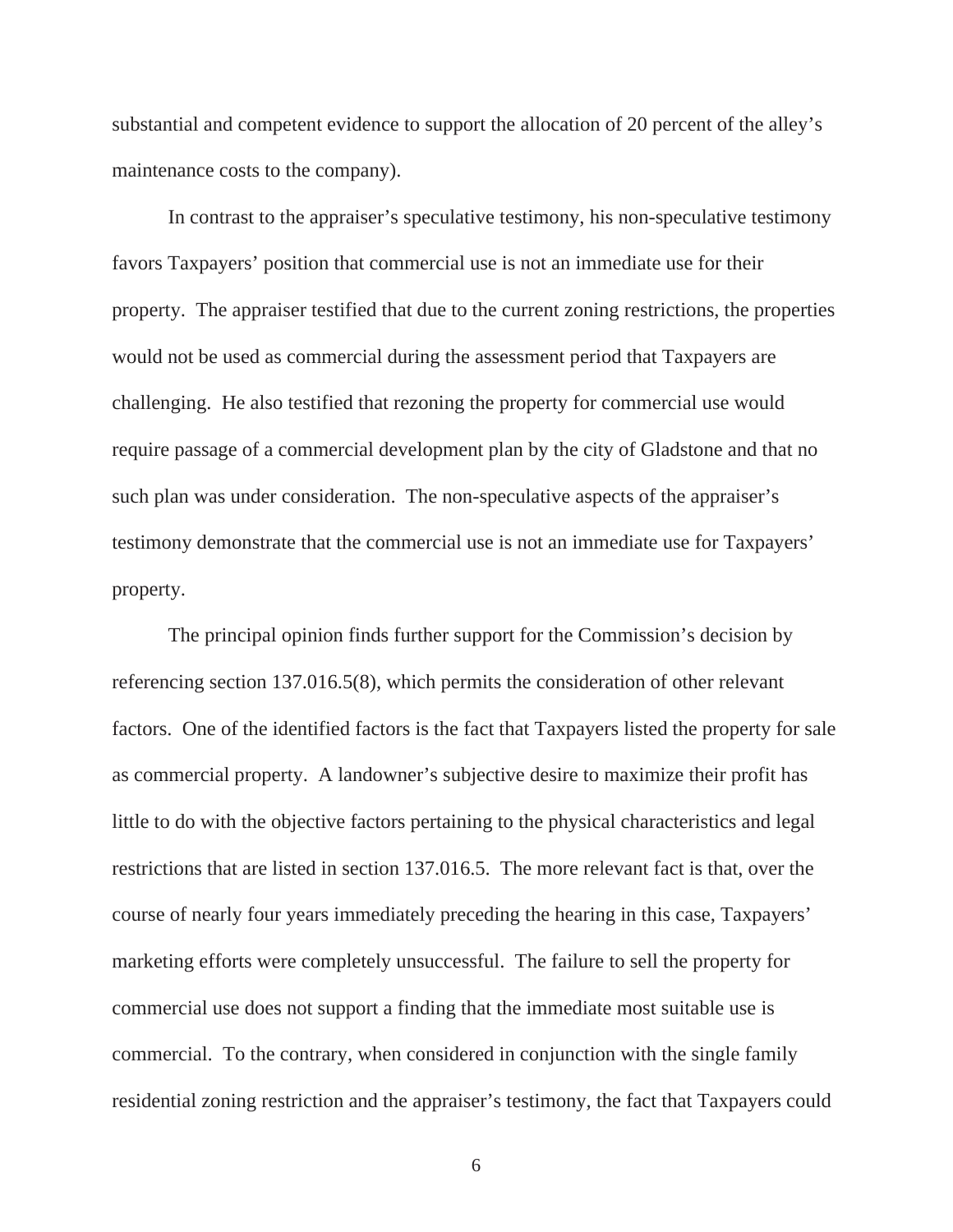not sell the property for commercial use makes it even clearer that there is no substantial evidence to support the Commission's decision that commercial use is the immediate most suitable economic use for Taxpayers' property.

## IV*. Algonquin*

 Finally, the principal opinion asserts that the Commission's decision is supported by *Algonquin Golf Club v. State Tax Commission*, 220 S.W.3d 415 (Mo. App. 2007). In *Algonquin*, the court of appeals found that the specific zoning obstacles and indentures made it impossible for private golf courses to be used immediately commercially as public golf courses. *Id.* at 421-22. Accordingly, the court reversed the Commission's decision allowing the private clubs to be taxed as commercial public courses.

 Although there are no restrictive indentures at play in this case, the fact remains that, as in *Algonquin,* the present zoning restrictions in this case make it absolutely illegal for Taxpayers to utilize their property for commercial purposes. Like the private golf club in *Algonquin*, the individual taxpayers in this case presently cannot use their property commercially, and any such use is contingent on obtaining a change in the law. While *Algonquin* is factually distinguishable from this case, primarily due to the restrictive indentures not present in this case, these factual distinctions do not materially alter the analysis, for in both cases, the property owner legally is prohibited from using the property in the manner asserted by the taxing authority. In both *Algonquin* and in this case, the legal restrictions precluded a finding that commercial use was the immediate most suitable economic use. The only material, practical difference between individual taxpayers in this case and the private golf clubs in *Algonquin* is that the individual

7